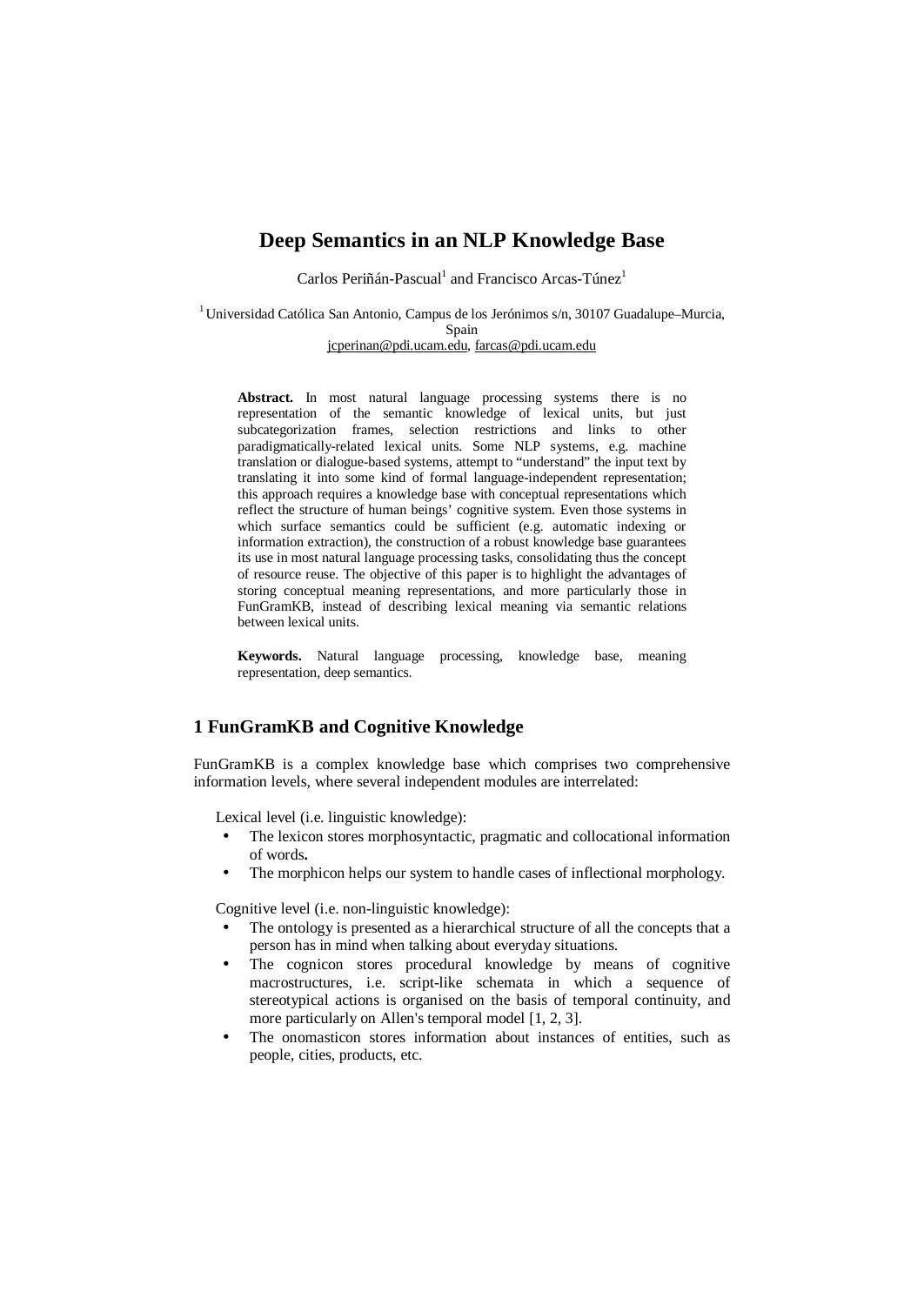This two-level design involves that every lexical module is language-specific, while every cognitive module is shared by all languages. In other words, computational lexicographers must develop one lexicon and one morphicon for English, one lexicon and one morphicon for Spanish and so on, but knowledge engineers build just one ontology, one cognicon and one onomasticon to process any language input cognitively. FunGramKB is multipurpose in the sense that it is both multifunctional and multilingual. In other words, FunGramKB has been designed to be reused in various NLP tasks (e.g. information retrieval and extraction, machine translation, dialogue-based systems, etc) and with several natural languages.<sup>1</sup>

## **2 Semantic Knowledge Representation in FunGramKB**

In cognitive psychology, commonsense knowledge is usually divided into three different types [11]:

- Semantic knowledge it stores cognitive information about words; it is a kind of mental dictionary.
- Procedural knowledge it stores information about how events are performed in ordinary situations: e.g. how to ride a bicycle, how to fry an egg...; it is a kind of manual for everyday actions.
- Episodic knowledge it stores information about specific biographic events or situations: e.g. our wedding-day; it is a kind of personal scrapbook.

Therefore, if there are three types of knowledge involved in human reasoning, there must be three different kinds of knowledge schemata. These schemata are successfully mapped in an integrated way into the cognitive level of FunGramKB:

- Semantic knowledge is represented in the form of meaning postulates in the ontology.
- Procedural knowledge is represented in the form of cognitive macrostructures in the cognicon.
- Episodic knowledge can be stored as a case base.<sup>2</sup>

l

A key factor for successful reasoning with FunGramKB is that all these knowledge schemata (i.e. meaning postulates, cognitive macrostructures and cases) are represented through the same formal language, so information sharing takes place more effectively among all cognitive modules. Our formal language of cognitive

<sup>1</sup> English, Spanish, German, French and Italian are supported in the current version of FunGramKB.

<sup>&</sup>lt;sup>2</sup> FunGramKB can be very useful in case-based reasoning, where problems are solved by remembering previous similar cases and reusing general knowledge.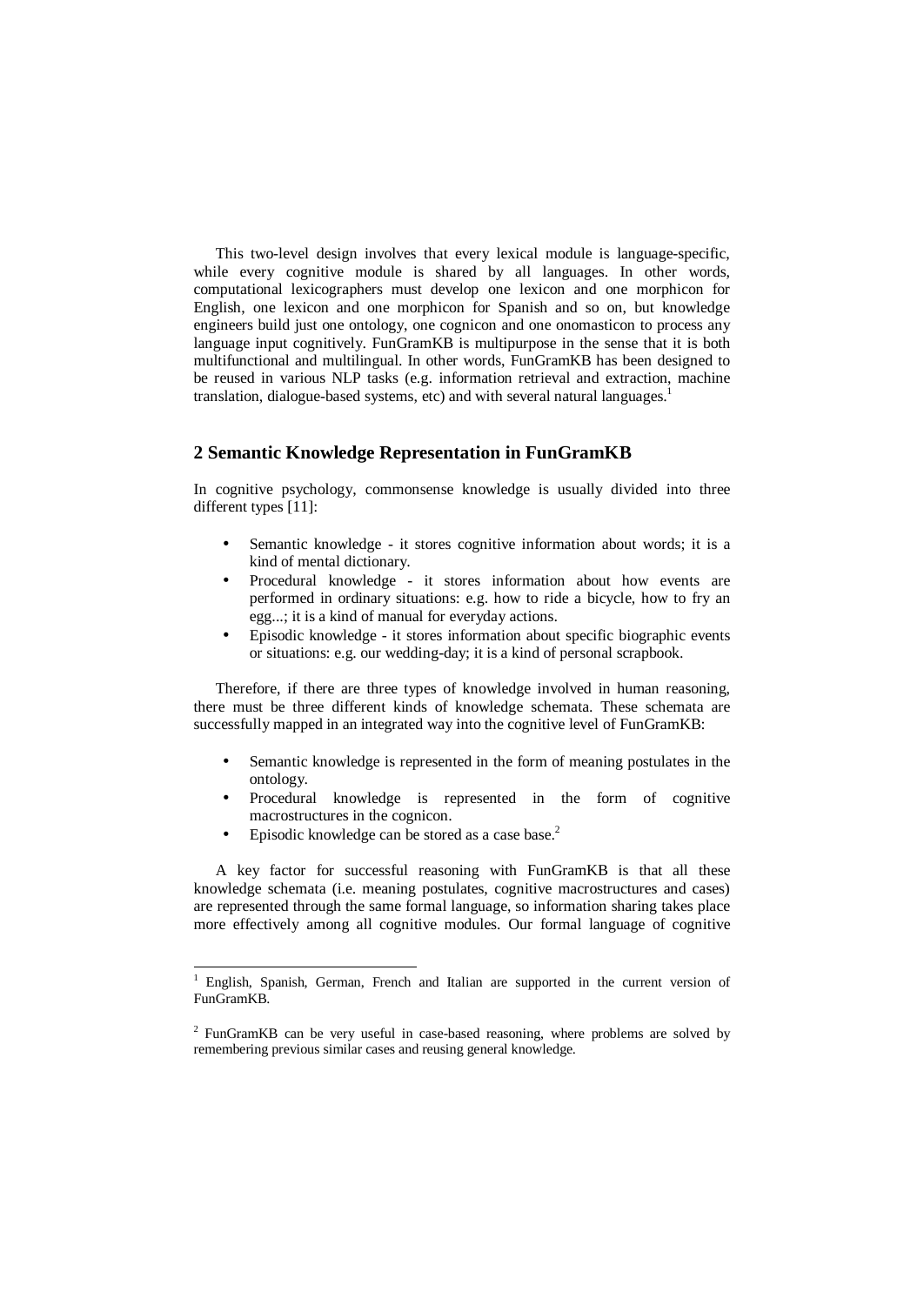representation is partially founded on Dik's functional model [6, 7], which was initially devised for machine translation  $[5]$ <sup>3</sup>

This paper focuses on the semantic knowledge representation, which takes the form of meaning postulates in FunGramKB. A meaning postulate is a set of one or more logically connected predications  $(e_1, e_2... e_n)$ , which are cognitive constructs carrying the generic features of the concept.<sup>4</sup> Concepts, and not words, are the building blocks for the formal description of meaning postulates, so a meaning postulate becomes a language-independent semantic knowledge representation. To illustrate, predications in the meaning postulate of BIRD are presented in  $(1)$ :

(1) BIRD  $+(e_1: +BE_00 (x_1: +BIRD_00)_{Theme} (x_2: +VERTEBRATE_00)_{Referent})$ \*(e<sub>2</sub>: +COMPRISE\_00 (x<sub>1</sub>)<sub>Theme</sub> (x<sub>3</sub>: <sub>m</sub> +FEATHER\_00 & <sub>2</sub> +LEG\_00 & <sub>2</sub>  $+WING_00)_{Referent}$ \*(e<sub>3</sub>: +FLY\_00 (x<sub>1</sub>)<sub>Agent</sub> (x<sub>1</sub>)<sub>Theme</sub> (x<sub>4</sub>)<sub>Origin</sub> (x<sub>5</sub>)<sub>Goal</sub>)

These predications have the following natural language equivalents:

(2) Birds are always vertebrates. A typical bird has many feathers, two legs and two wings. A typical bird flies.<sup>6</sup>

Dik proposes using words from the own language when describing meaning postulates, since meaning definition is an internal issue of the language [7]. However, this strategy contributes to lexical ambiguity due to the polysemous nature of the defining lexical units. In addition, describing the meaning of words in terms of other words leads to some linguistic dependency [13]. Instead, FunGramKB employs concepts for the formal description of meaning postulates, resulting in an interlanguage representation of meaning.

A parser written in C# takes meaning postulates such as (1) and outputs XMLformatted feature-value structures used as the input for the reasoning engine.<sup>7</sup> An

 $7$  To illustrate, appendix 1 shows example (1) in XML.

-

 $3$  FunGramKB is not a literal implementation of Dik's lexical database, but we depart from his model in some important aspects with the aim of building a more robust knowledge base.

<sup>4</sup> The formal grammar of well-formed predications for meaning postulates in FunGramKB is described in [9].

 $<sup>5</sup>$  For the sake of clarity, the names of concepts—which are presented in upper case—have been</sup> oversimplified.

<sup>&</sup>lt;sup>6</sup> In FunGramKB, each predication taking part in a meaning postulate is preceded by a reasoning operator in order to state if the predication is strict (+) or defeasible (\*). Our inference engine handles predications as rules, allowing monotonic reasoning with strict predications, and non-monotonic with defeasible predications.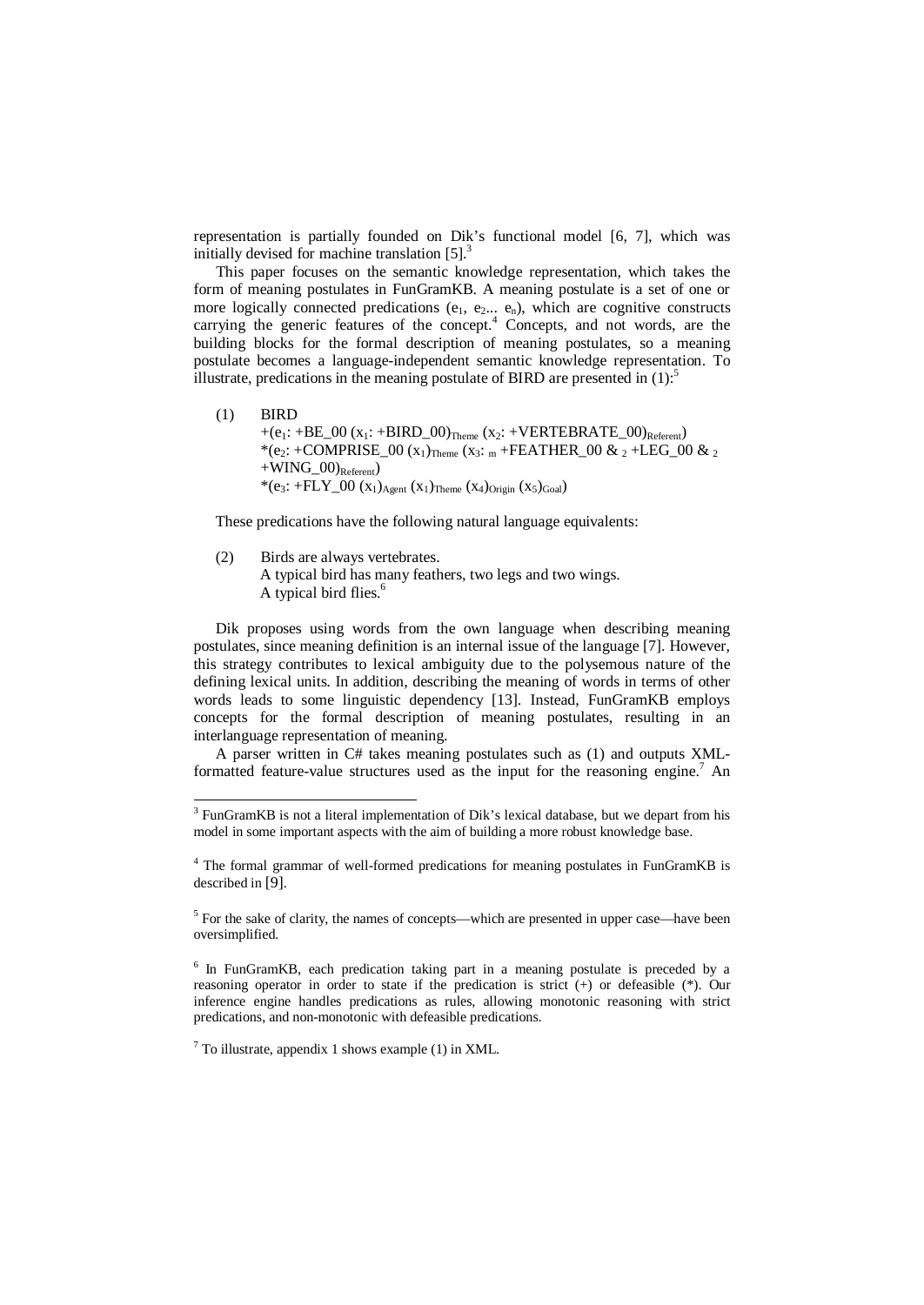alternative could have been to use second-order predicate logics for the formal representation of lexical meaning. However, the problem lies not only on the little expressive power of predicate logics, but also on the fact that standard logics use monotonic reasoning, which isn't robust enough for the simulation of human beings' commonsense reasoning.

### **3 Benefits of Conceptual Meaning Representation in FunGramKB**

Two strategies are typically used when describing meaning in computational lexicography [12]: the cognitive content in a lexical unit can be described by means of semantic features or primitives (i.e. conceptual meaning), or through associations with other lexical units in the lexicon (i.e. relational meaning). While the analysis of conceptual meaning is related to deep semantics, relational meaning belongs to surface semantics. Strictly speaking, the latter doesn't give a real definition of the lexical unit, but it describes its usage in the language via "meaning relations" with other lexical units. In this section, we demonstrate that surface semantics presents two main types of problems which can be overcome by deep semantics: its expressive power is dramatically restricted, and redundancy is highly spread through the knowledge base. To illustrate this comparative analysis between relational and conceptual meanings, we take semantic relations from EuroWordNet [4, 14] and meaning postulates from FunGramKB.<sup>8</sup>

FunGramKB meaning postulates own greater expressive power than surface semantics. For example, EuroWordNet cannot fully exploit the cognitive content of lexical units, particularly when it is required to use some defining concepts which do not directly describe the *definiendum* but qualify neighbouring concepts in the meaning postulate (example 3):

(3) OSTRICH ((e<sub>3</sub>: COMPRISE  $(x_1)$ <sub>Theme</sub>  $(x_4: 2 \text{ LEG} \& 1 \text{NECK})_{\text{Referent}}$ )(e<sub>4</sub>: BE  $(x_4)$ <sub>Theme</sub>  $(x_5: LONG)_{Attribute})$ ((e<sub>5</sub>: COMPRISE  $(x_1)_{\text{Theme}} (x_6: \text{ }_{m} \text{ }^{FEATHER})_{\text{Refarent}}$ )(e<sub>6</sub>: BE  $(x_6)_{\text{Theme}} (x_7:$ LARGE & SOFT) Attribute))  $((e_7: \text{LIVE } (x_1)_{\text{Theme}} (x_8)_{\text{Location}})(e_8: \text{BE } (x_8)_{\text{Theme}} (x_9: \text{HOT})_{\text{Attribute}}))$ 

In this example, HOT does not describe an attribute of the entity referenced by OSTRICH but of the typical places where instances of this entity live in. Similar cases of "cognitive subordination" are found in the other two predications of this example (e.g. "a typical ostrich has many feathers, which are large and soft"). It is also very hard for surface semantics to represent phenomena such as quantification,

l

<sup>8</sup> EuroWordNet is one of the best examples of multilingual "relational" database, which provides elaborate lexical networks by means of semantic relations between *synsets* (or cluster of synonymous words) within every language-dependent wordnet. In the examples of this paper, EuroWordNet relational specifications are presented more meaningfully by stating the most representative synset members involved instead of synsets' unique identifiers.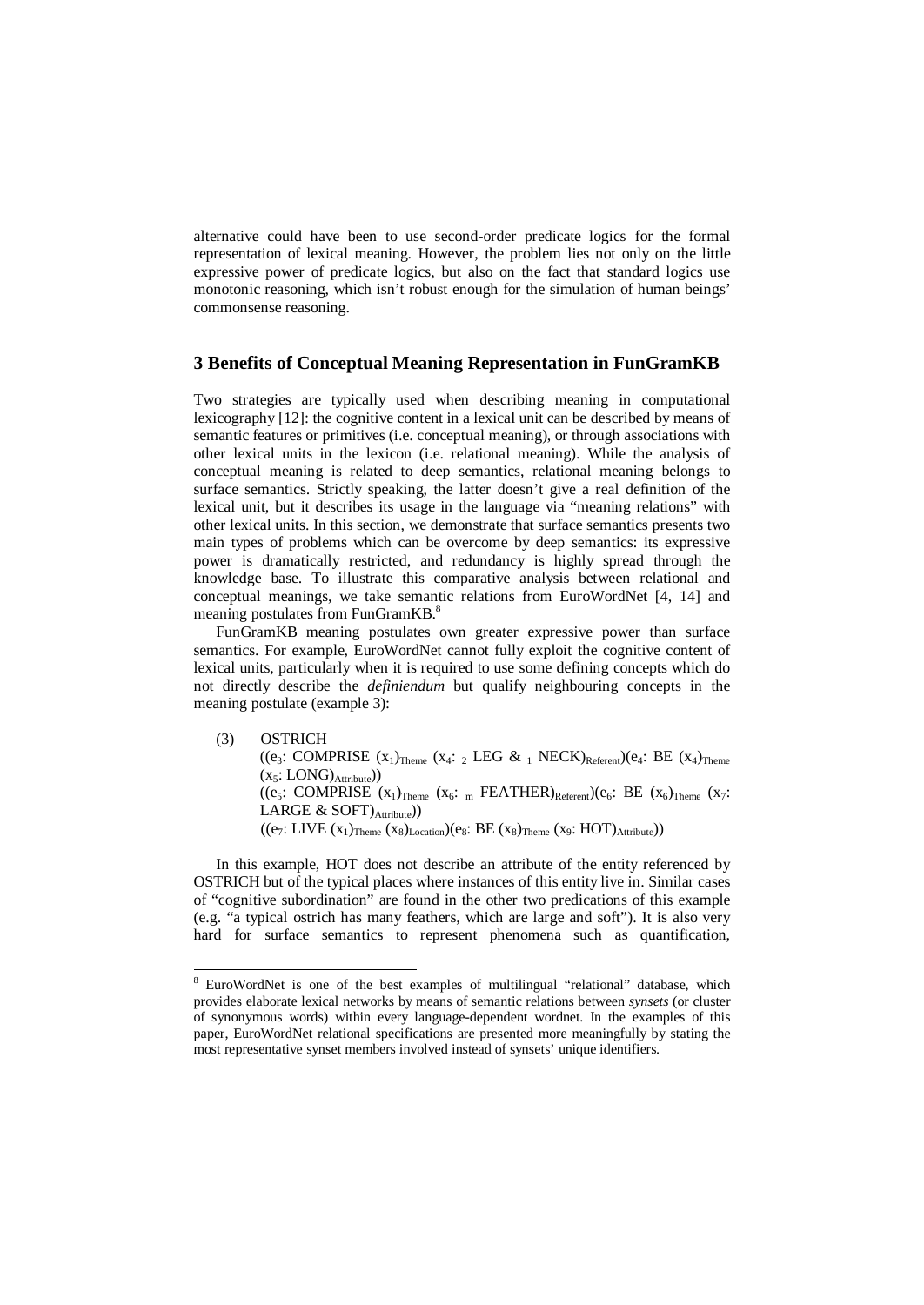aspectuality, temporality or modality. In example (3), operators *2*, *1* and *m* specify absolute quantification (e.g. "two legs and one neck") and relative quantification (e.g. "many feathers") for selection preferences in arguments  $(x_4)$  and  $(x_6)$  respectively. In example (4), operators *egr* (egressive) and *past* place some meaning components within the dimensions of aspectuality and temporality respectively:

(4) FORGIVE (e<sub>1</sub>:  $_{\text{egr}}$  FEEL (x<sub>1</sub>: HUMAN)<sub>Theme</sub> (x<sub>2</sub>: ANGRY)<sub>Attribute</sub> (f<sub>1</sub>: HUMAN)<sub>Goal</sub>) (e<sub>2</sub>:  $_{past}$  BLAME  $(x_1)$ <sub>Theme</sub>  $(x_3)$ <sub>Referent</sub>  $(x_4$ :  $f_1)_{Goal}$ )

In addition, EuroWordNet has introduced ten semantic relations (e.g. ROLE\_AGENT, ROLE\_INSTRUMENT, etc), and their reverse counterparts (e.g. INVOLVED\_AGENT, INVOLVED\_INSTRUMENT, etc), to encode data about arguments and adjuncts strongly involved in the meaning of verbs. By integrating frame semantics into surface semantics, meaning postulate (5) could have a nearequivalent in (6), except for the lack of distinction between inclusive and exclusive disjunctions:

(5) SWIM (e<sub>1</sub>: MOVE ( $x_1$ : HUMAN  $\wedge$  ANIMAL)<sub>Theme</sub> ( $f_1$ : WATER)<sub>Means</sub> ( $f_2$ : ARM |  $LEG)$ <sub>Instrument</sub>)

However, when meaning postulates become more complex cognitively, there is no way to state co-reference between internal conceptual units just via semantic relations. For example, co-indexation of arguments and satellites in example (4) allows the system to "understand" that the person who is forgiven did something wrong to the forgiver.

Taking advantage of the descriptive power of FunGramKB semantic knowledge formalism, we also use it as interlingua in the analysis and generation of texts, what favours the integration of lexical meaning in text semantics. Moreover, meaning postulates in the ontology and cognitive macrostructures in the cognicon are represented through the same formal language; thus knowledge can be shared more effectively between FunGramKB cognitive modules, particularly when reasoning mechanisms are triggered. To illustrate, example (7) presents some predications of the cognitive macrostructure EATING\_AT\_A\_RESTAURANT:

(7) EATING\_AT\_A\_RESTAURANT  $(e_1: ENTER (x_1: CUSTOMER)_{Theme} (x_2: RESTAURANT)_{Target} (f_1: (e_2: BE)$  $(x_1)$ <sub>Theme</sub>  $(x_3: HUNGRY)_{Attribute}$ )<sub>Reason</sub>) (e<sub>3</sub>: ACCOMPANY ( $x_4$ : WAITER)<sub>Theme</sub> ( $x_1$ )<sub>Referent</sub> ( $f_2$ : TABLE)<sub>Target</sub>)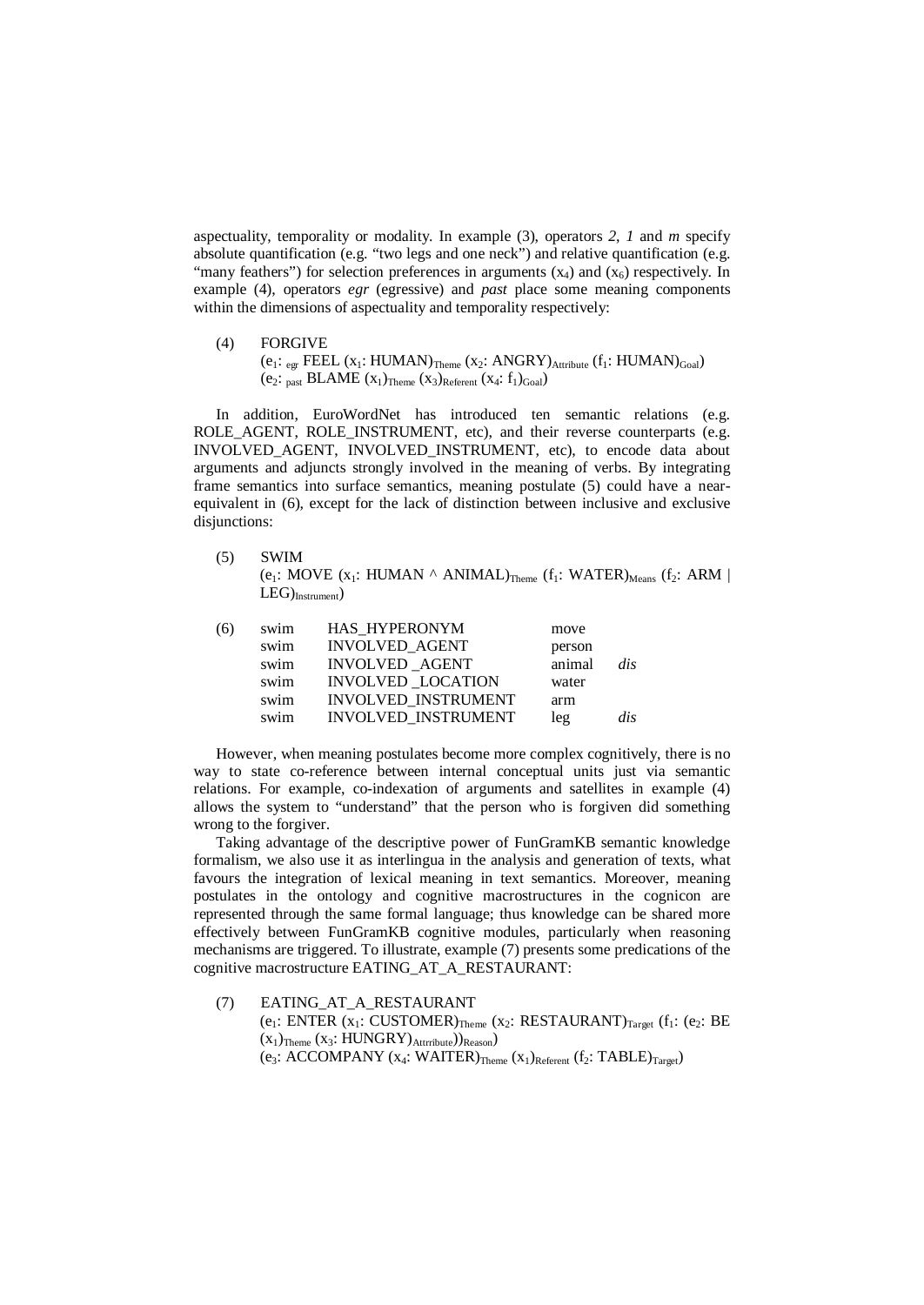(e<sub>4</sub>: SIT  $(x_1)$ <sub>Theme</sub>  $(x_5: f_1)$ <sub>Location</sub>) (e<sub>5</sub>: BRING  $(x_4)$ <sub>Theme</sub>  $(x_6: MENU \land WINE_LIST)_{Referent}$   $(f_4: x_1)_{Target}$ )  $(e_6: REQUEST (x_1)_{Theme} (x_7: FOOD | BEVERAGE)_{Referent} (x_4)_{Target})$ (e7: TELL  $(x_4)$ <sub>Theme</sub>  $(x_2$ : (e<sub>8</sub>: COOK  $(x_{10}$ : COOK)<sub>Theme</sub>  $(x_8$ : FOOD) Referent)Referent (x10)Target) (e9: BRING  $(x_4)$ <sub>Theme</sub>  $(x_9: BEVERAGE)$ <sub>Referent</sub>  $(f_3: BAR)$ <sub>Source</sub>)

Little effort has been made to build large-scale databases of procedural-knowledge schemata by means of semantic relations. To this respect, ThoughtTreasure [8] is an exceptional case of knowledge base for commonsense reasoning, containing about one hundred scripts. Thus, the first predication in cognitive macrostructure (8) would be closely mapped to the following relations in ThoughtTreasure:

(8) SCRIPT eat-in-restaurant

…

[r1 eat-in-restaurant human] … [r3 eat-in-restaurant restaurant] [role01-of eat-in-restaurant customer] …

[goal-of eat-in-restaurant [s-hunger customer]]

[event02-of eat-in-restaurant [arrive customer na restaurant]]

However, this type of scripts presents the inherent deficiencies of relational notation, i.e. less descriptive power and more redundancy.

As far as redundancy in lexical meaning representations is concerned, duplication of knowledge is particularly remarkable when reverse relations or one-to-many relations are stored (examples 9 and 10):

| (9)  | bird<br>feather | HAS MERO PART<br>HAS HOLO PART | feather<br>bird | rev |
|------|-----------------|--------------------------------|-----------------|-----|
| (10) | bird<br>bird    | HAS MERO PART<br>HAS MERO PART | feather<br>leg  |     |
|      |                 |                                |                 | con |
|      | bird            | HAS_MERO_PART                  | wing            | con |

The problem is that most NLP ontologies work with asymmetric binary semantic relations. On the one hand, the relation between a source concept and a target one is not usually the same as that between the target concept and the source one. The most direct consequence is that the number of semantic relations outgrows. For example, EuroWordNet provides an inventory of sixty-five relations, but just nine of them are really symmetric—mainly those related to the language phenomena of synonymy and antonymy; consequently, twenty-seven relations could have been ignored if the relations themselves hadn't displayed an intrinsic conceptual unidirectionality (example 9). Moreover, label *rev* is used to emphasize the asymmetric condition of the relation. On the other hand, whenever a source concept is linked to multiple target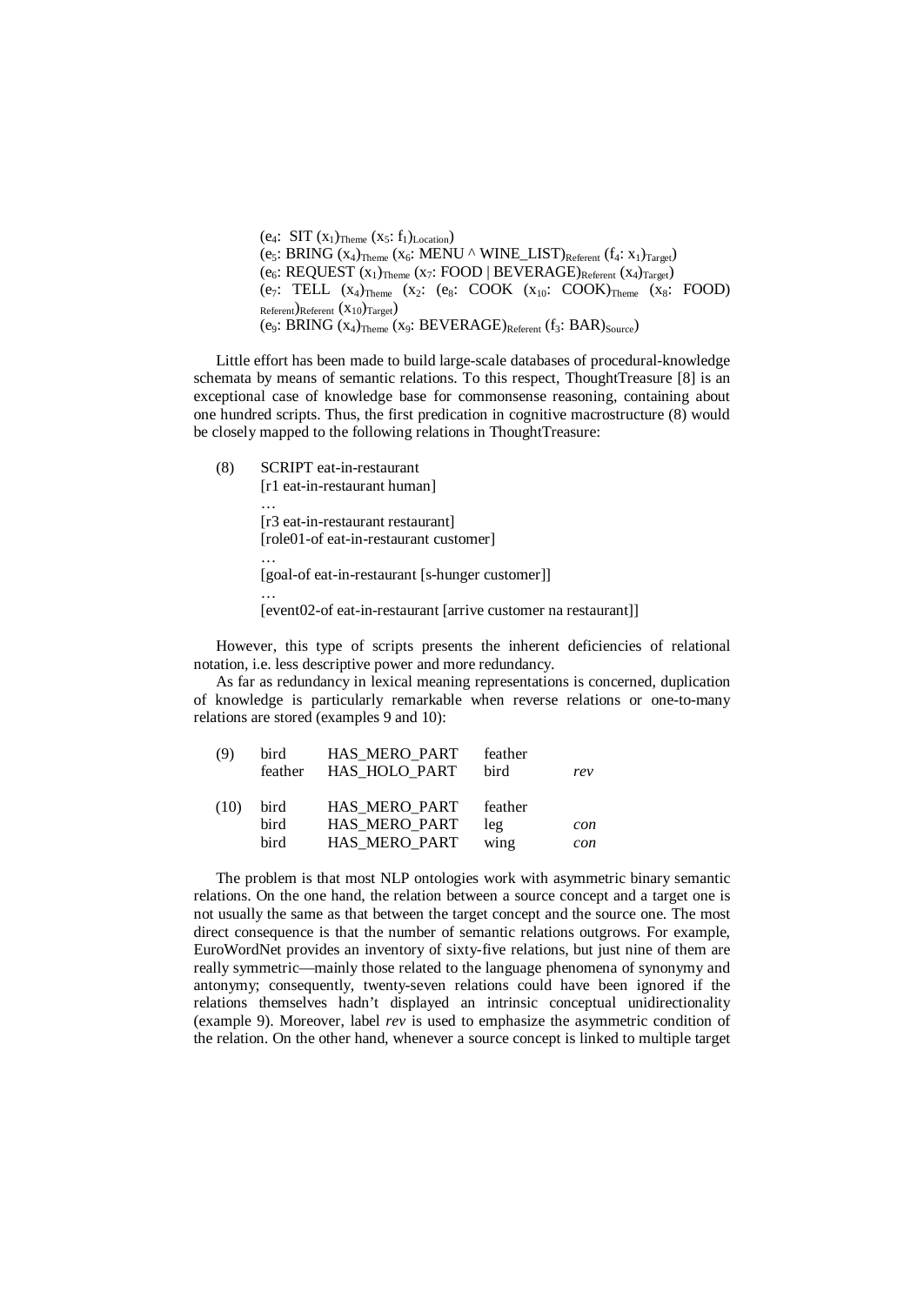concepts, the database must store the whole relational specification for every target concept (example 10).

Furthermore, multilingual databases contribute to redundancy if relations are not assigned to concepts in a language-independent ontology, as this is the case of EuroWordNet (example 11):

| bird    | HAS MERO PART | feather |
|---------|---------------|---------|
| Vogel   | HAS MERO PART | Feder   |
| pájaro  | HAS MERO PART | pluma   |
| uccello | HAS MERO PART | piuma   |
| oiseau  | HAS MERO PART | plume   |
|         |               |         |

The efficiency of knowledge management in FunGramKB is clearly shown in example (12), whose predication can infer all semantic relations in examples  $(9-11)$ :

#### (12) BIRD

l

\*(e<sub>2</sub>: COMPRISE  $(x_1: BIRD)$ <sub>Theme</sub>  $(x_3: _m$  FEATHER  $\& _2$  LEG  $\& _2$  $WING$ <sub>Referent</sub>)

Redundancy originated by multilingualism does not occur in FunGramKB, since meaning postulates are cognitive representations of concepts, to which lexical units from different lexica are assigned.

Finally, FunGramKB reasoning engine also contributes to minimize redundancy as well as maximizing informativeness in our semantic knowledge repository. A meaning postulate in FunGramKB is like an iceberg - only a small amount is visible from the surface, so a lexical unit is associated to much more semantic information which is really shown in the meaning postulate of the concept to which that lexical unit is linked. In FunGramKB, all this underlying cognitive information is revealed through a process called MicroKnowing (Microconceptual-Knowledge Spreading), which takes place in the ontology of our system. This multi-level process is performed by means of two types of reasoning mechanisms: inheritance and inference. Our inheritance mechanism strictly involves the transfer of one or several predications from a superordinate concept to a subordinate one in the ontology. On the other hand, our inference mechanism is based on the structures shared between predications linked to conceptual units which do not take part in the same subsumption relation within the ontology. Both inheritance and inference can be successfully applied providing that the "stepwise conceptual decomposition" process is also triggered, i.e. conceptual units in a predication are substituted by their respective meaning postulates until a meaning representation composed of root basic concepts is reached. It is has been demonstrated elsewhere [10] that a meaning

<sup>&</sup>lt;sup>9</sup> Moreover, semantic knowledge representation in (13) provides a more accurate and realistic account of the world model, since FunGramKB does not assert that "birds have feathers" but that "a typical bird has many feathers", what can allow non-monotonic reasoning when dealing with concepts such as PENGUIN. Non-monotonicity is a key issue in both human and machine reasoning, because it permits the withdrawal of conclusions which are true just for the typical members of a particular class.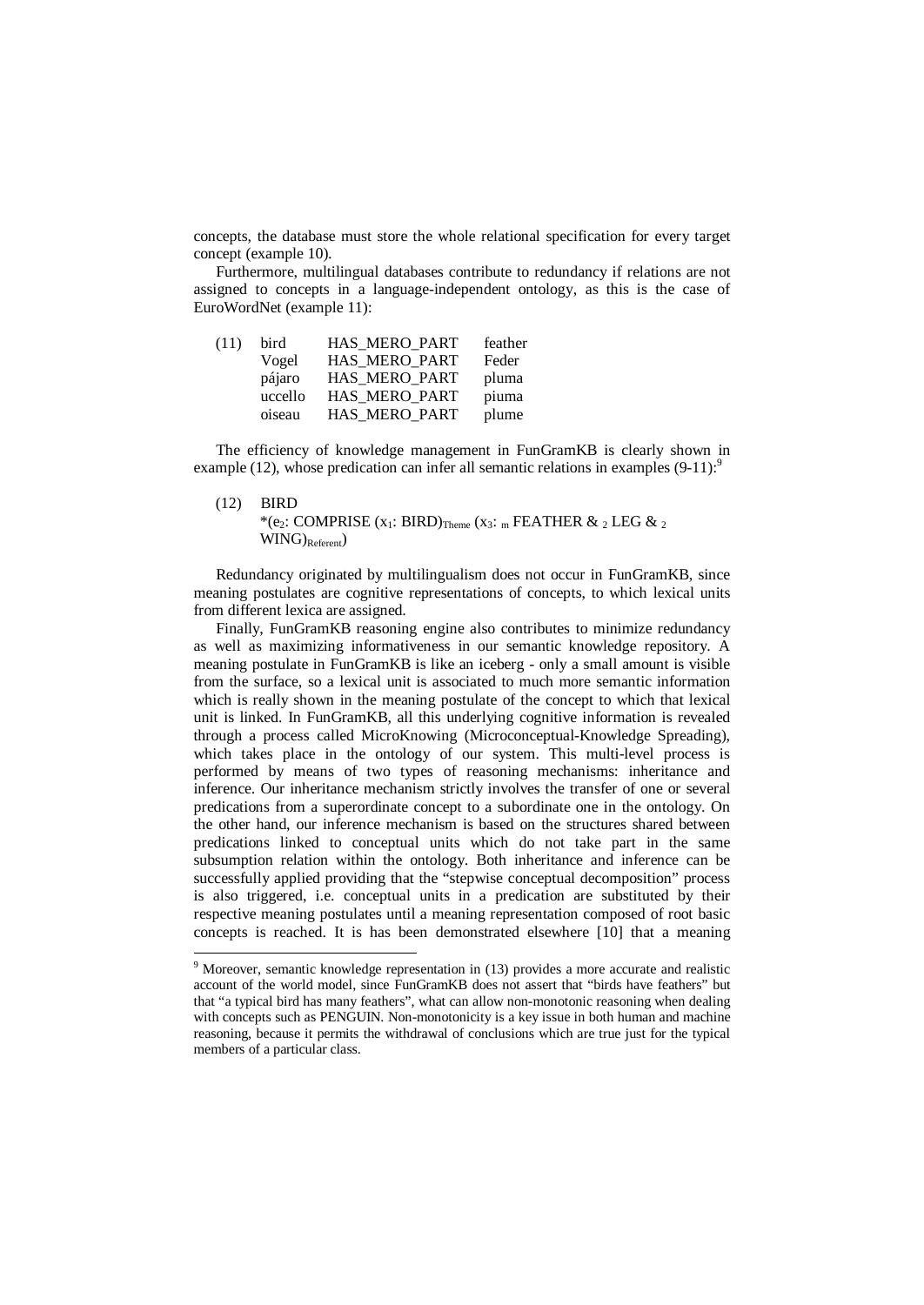postulate consisting of just four predications can be easily spread to a set of twentyfour predications.

### **4 Conclusion**

Currently most NLP systems adopt a relational approach to represent lexical meanings, since it is easier to state associations among lexical units in the way of meaning relations than describing the cognitive content of lexical units formally. Although large-scale development of deep-semantic resources requires a lot of time and effort, the expressive power of conceptual meanings is much more robust and the management and maintenance of their knowledge becomes more efficient. In addition, even when surface semantics can be sufficient in some NLP systems (e.g. information retrieval or data mining), the construction of a knowledge base such as FunGramKB guarantees its use for any NLP task, consolidating thus the concept of resource reuse.

### **References**

- 1. Allen, J.: Maintaining Knowledge about Temporal Intervals. Communications of the ACM 26-11 (1983) 832-843
- 2. Allen, J.: Time and Time Again: The Many Ways to Represent Time. International Journal of Intelligent Systems 6-4 (1991) 341-355
- 3. Allen, J., Ferguson, G.: Actions and Events in Interval Temporal Logic. Journal of Logic and Computation 4-5 (1994) 531-579
- 4. Alonge, A., Calzolari, N., Vossen, P., Bloksma, L., Castellón, I., Martí, M.A., Peters, W.: The Linguistic Design of the EuroWordNet Database. Computers and the Humanities 32- 2/3 (1998) 91-115
- 5. Connolly, J.H., Dik, S.C. (eds.): Functional Grammar and the Computer. Foris, Dordrecht (1989)
- 6. Dik, S.C.: Functional Grammar. Foris: Dordrecht (1978)
- 7. Dik, S.C.: The Theory of Functional Grammar. Mouton de Gruyter, Berlin New York (1997)
- 8. Mueller, E.T.: A Database and Lexicon of Scripts for ThoughtTreasure (1999) [<http://cogprints.ecs.soton.ac.uk/archive/00000555/>]
- 9. Periñán-Pascual, C., Arcas-Túnez, F.: Meaning Postulates in a Lexico-Conceptual Knowledge Base. 15th International Workshop on Database and Expert Systems Applications. Zaragoza (2004) 38-42
- 10. Periñán-Pascual, C., Arcas-Túnez, F.: Microconceptual-Knowledge Spreading in FunGramKB. 9th IASTED International Conference on Artificial Intelligence and Soft Computing. ACTA Press, Anaheim Calgary Zurich (2005) 239- 244
- 11. Tulving, E.: How Many Memory Systems Are There?. American Psychologist 40 (1985) 385-398
- 12. Velardi, P., Pazienza, M.T., Fasolo, M.: How to Encode Semantic Knowledge: A Method for Meaning Representation and Computer-aided Acquisition. Computational Linguistics 17-2 (1991) 153-170
- 13. Vossen, P.: The End of the Chain: Where Does Decomposition of Lexical Knowledge Lead us Eventually?. In: Engberg-Pedersen, E., Jakobsen, L., Schack Rasmussen, L.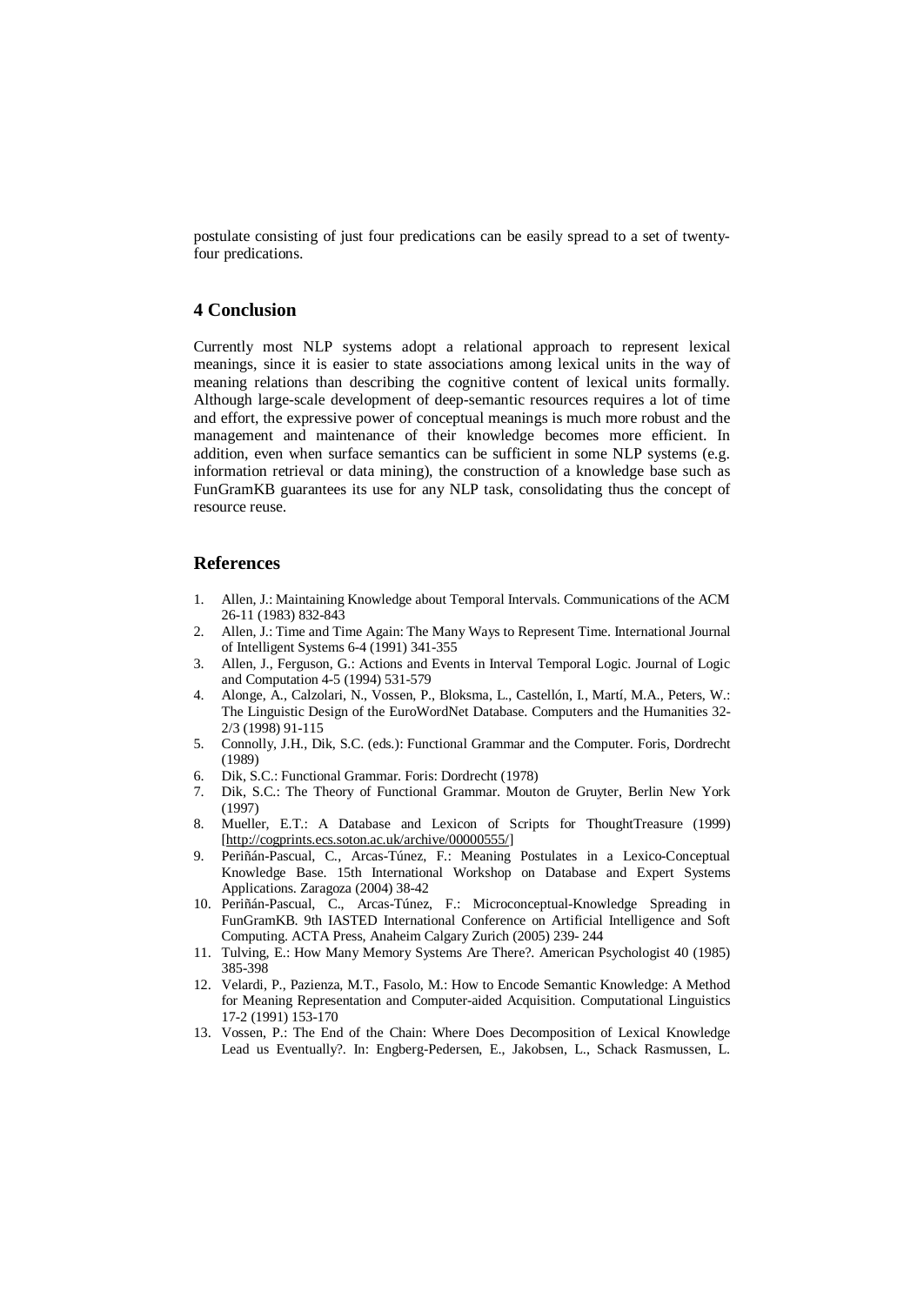(eds.): Function and Expression in Functional Grammar. Mouton de Gruyter, Berlin New York (1994) 11-39

14. Vossen, P.: Introduction to EuroWordNet. Computers and the Humanities 32-2/3 (1998) 73-89

# **Appendix 1: FunGramKB Meaning Postulate for BIRD in XML**

```
|MP\rangle\langle e N = "1" OPT = "+"<lbcv><cv>+BE_00</cv>
    \langle/lbcv>
    <lx>\langle x \rangleN="1" SFx="Theme">
            <lbceq> 
                <ceq>+BIRD_00</ceq> 
            </lbceq> 
        \langle x \rangle<x N="2" SFx="Referent"> 
            <lbceq> 
                <ceq>+VERTEBRATE_00</ceq> 
            </lbceq> 
        \langle x \rangle\langlelx>
\langle e \rangle\leqe N="2" OPr="*">
    <lbcv><cv>+COMPRISE_00</cv> 
    </lbcv> 
    \langlelx\rangle\langle x N ="1" SFx="Theme"/>
        \langle x \rangleN="3" SFx="Referent">
            <lbceq> 
                \langleand\rangle<ceq OPxf="m">+FEATHER_00</ceq> 
                    <ceq OPxf="2">+LEG_00</ceq> 
                    <ceq OPxf="2">+WING_00</ceq> 
                \langle and\rangle</lbceq> 
        \langle x \rangle\langlelx>
\langle e \rangle\langle e N = "3" OPr = "^*" \rangle<lbcv> 
        <cv>+FLY_00</cv>
```